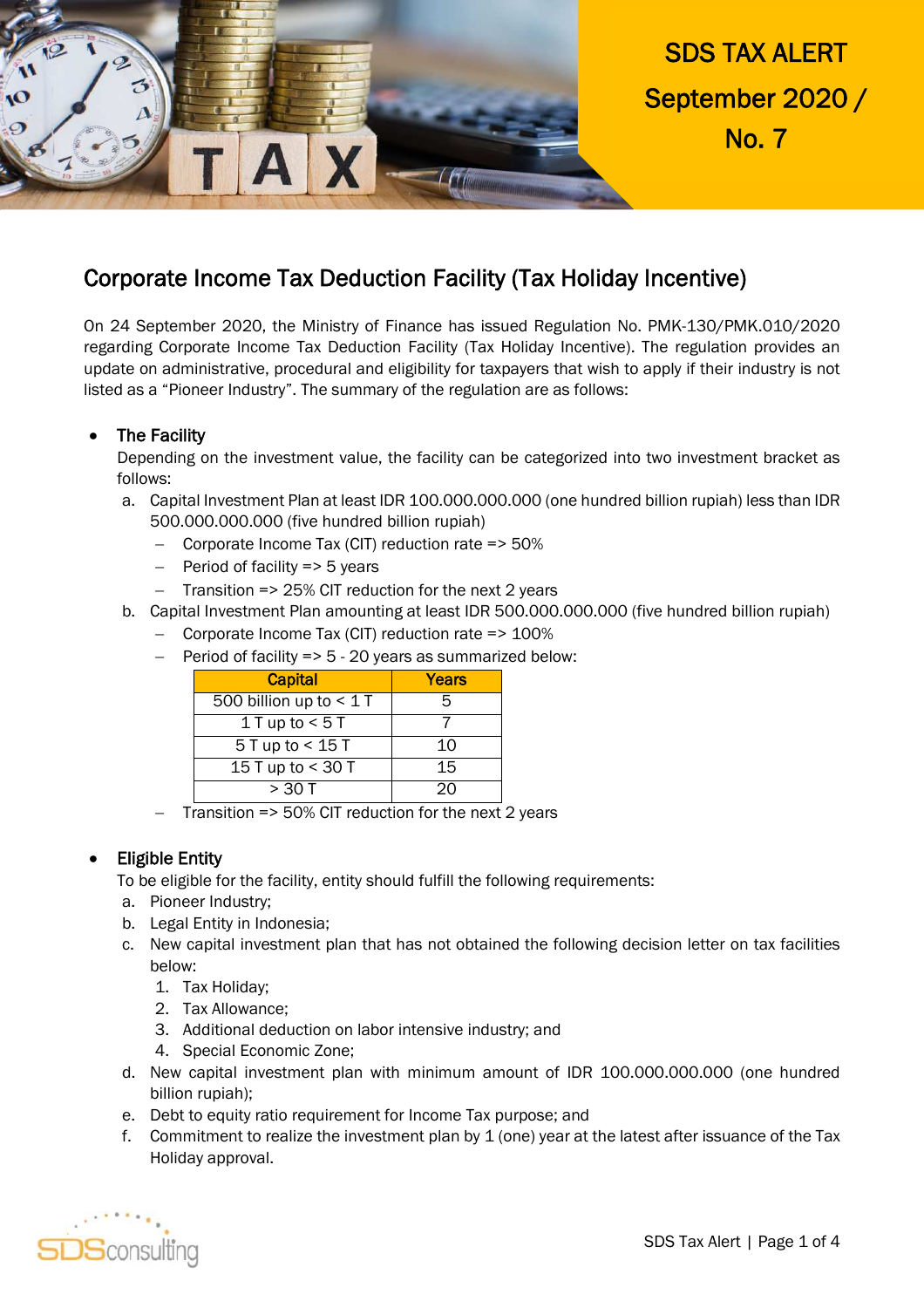

## Pioneer Industry

- a. integrated upstream basic metal
- b. integrated oil and gas refinery
- c. integrated petrochemicals from oil, gas, or coal
- d. integrated organic basic chemicals from agriculture, plantation, or forestry products
- e. integrated inorganic basic chemicals
- f. integrated pharmaceutical raw materials
- g. irradiation, electro medical, or electrotherapy equipment
- h. main components of electronics or telematics equipment
- i. machinery and main components of machinery
- j. robotics components that support the manufacturing industry machinery
- k. main components of power plant machinery
- l. motor vehicles and main components of motor vehicles
- m. main components of ship / vessels
- n. main components of trains
- o. main components of aircrafts and aerospace industry supporting activities
- p. agricultural, plantation, or forestry-based processing that produce pulp
- q. economic infrastructure
- r. digital economy which includes data processing, hosting, and related activities

Details of the eligible Standard Classification of Business Field (KBLI) will be further stipulated in a Capital Investment Coordinating Board (BKPM) regulation.

Pioneer Industry Entity applying for the Tax Holiday Incentive shall apply through Online Single Submission (OSS) system and shall include the following documents:

- list of fixed asset in the capital investment plan; and
- tax clearance letter for shareholder,

#### • Non Pioneer Industry Entity

Corporate entity with KBLI outside of the list of Pioneer Industry as stipulated in BKPM regulation may apply for the Tax Holiday Incentive through a separate channel upon fulfillment of the other eligibility requirements. Applicants can apply through the OSS system by including a Pioneer Industry Quantitative Criteria Assessment form in addition to the other required documents / requirements. This assessment form will justify whether the applicant entity should be considered as a pioneer industry. The minimum score required for the assessment form is 80.

Categories of Quantitative Criteria:

- a. Broad Local Linkage (e.g. using domestically produced main raw materials, production used domestically (import substitution))
- b. Added Value or High Externalities (e.g. large number of workers, investment locations)
- c. New Technology (e.g. environment friendly technology, new manufacturing technology)
- d. Priority Industry on National Scale (e.g. support of national strategic projects, independent infrastructure facilities building)

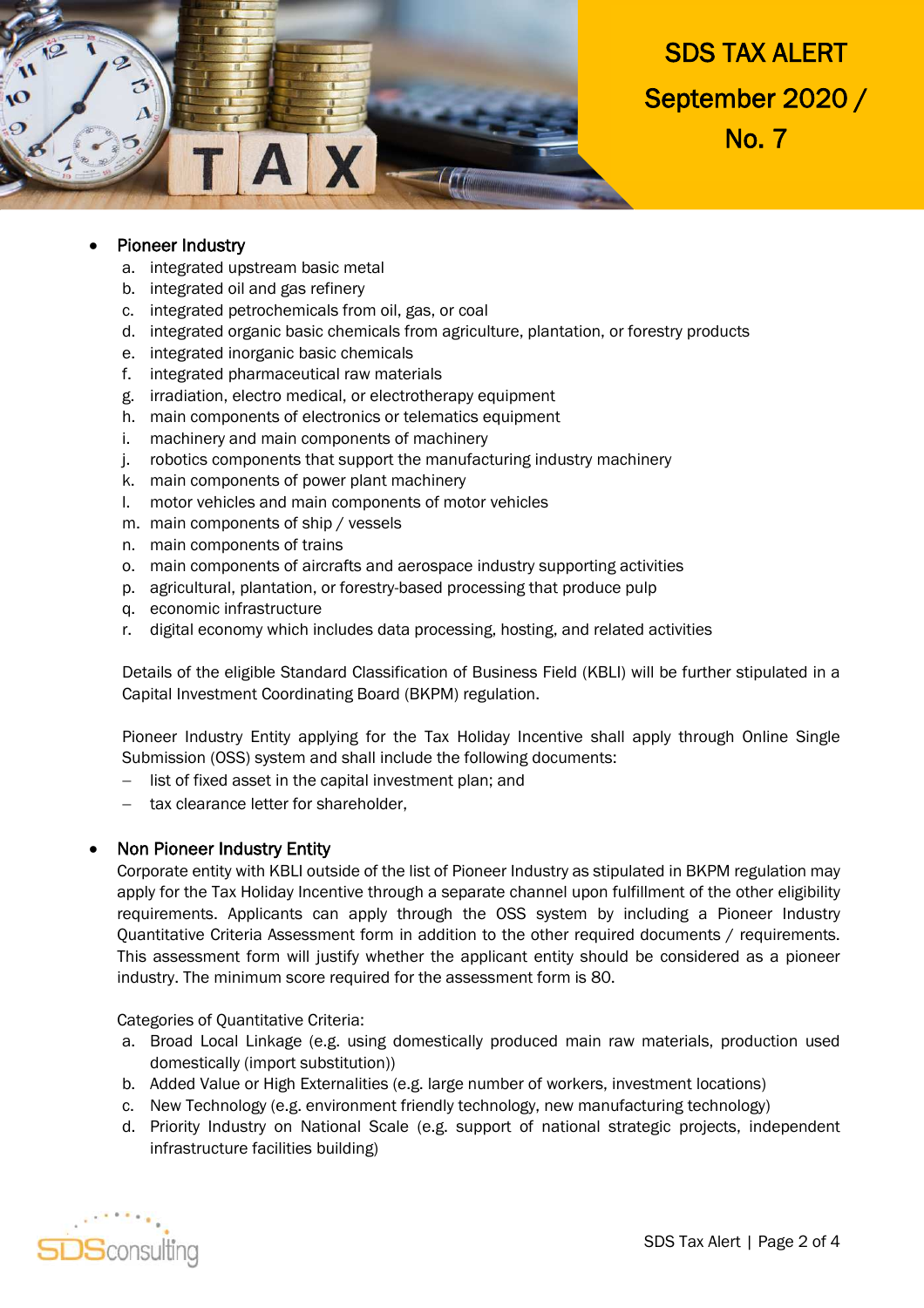

SDS TAX ALERT September 2020 / No. 7

The submission through OSS should include the following documents

- list of fixed asset in the capital investment plan;
- tax clearance letter for shareholder;
- Pioneer criteria fulfillment study; and
- Quantitative criteria assessment form.

BKPM will assess the fulfillment of the requirements and issue a decision through OSS within 5 (five) working days.

### • National Strategic Project

Entity engaging in business expansion through spin-off scheme can benefit for the tax holiday incentive that will include the value of the investment resulting from the spin-off in addition to the new capital investment.

The investment value to determine the period of tax holiday incentive are as follows:

- a. All of the investment value (new investment value + investment value from spin-off) under the condition that the new investment value is higher than spin-off value
- b. New investment value if the new investment value is lower than spin-off value

#### Field Audit for Tax Holiday Incentive utilization

The starting point of utilization of Tax Holiday Incentive is determined based on a field audit to verify the realization of the investment plan and the initial main business activity plan. The tax audit may result in adjustment on the benefit. A Tax Audit can also be conducted to verify the quantitative criteria assessment for entities outside the eligible KBLI.

#### Annual Reporting

Entities obtaining the facility is required to submit annual investment and production realization report. Failure to submit in a timely manner (30 days since end of year) will result in issuance of a warning letter from DGT. The warning letter may trigger a tax audit.

#### Application Period

The application through OSS to obtain the benefit under this regulation may only be submitted within 4 (four) years since this regulation is made into law (i.e. 24 September 2020).